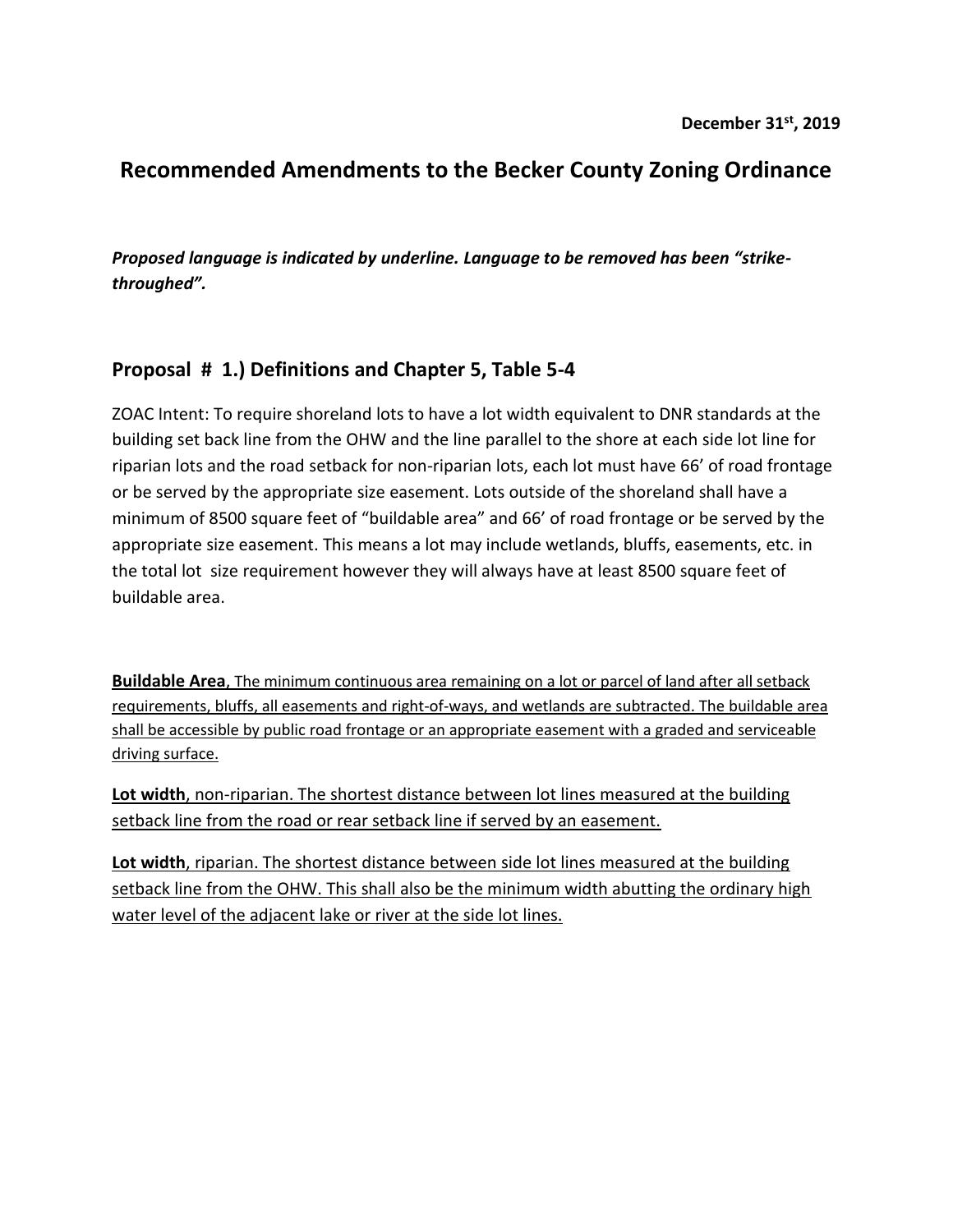

**Lot depth.** The measurement of a lot measured at either of the side building set back lines, whichever is shortest.

**Lot area.** The area of a lot within the lot lines excluding any part of the lot that is below the ordinary high water level of any public water, within any wetland, within the area of a bluff, within the area of any easement for ingress or egress or within the area of any road right-ofway. Easements for public utilities may be included in the lot area.

**Lot width.** The measurement of a lot measured at either the front or back building set back lines, whichever is narrower. The width of riparian lots shall be determined as follows: (A) the straight line distance between the intersections of the side lot lines and the ordinary high water level of the lake or the water's edge of the lake if no ordinary high water level is established; and (B) the straight line distance between the intersections of the side lot lines and the building setback line (Exhibit A); OR (C) if the angle between the side lot lines and the ordinary high water level of the lake (or water's edge if no ordinary high water level have been established) is less than seventy (70) degrees or greater than one hundred ten (110) degrees, the lot width is measured at a right angle from the point of intersection of the side lot line and the ordinary high water level perpendicular from the opposite side lot line of the lot and if the angle between the side lot lines and a straight line between the side lot lines and the building setback line is less than seventy (70) degrees or greater than one hundred ten (110) degrees, the lot width is measured perpendicular from the point of intersection of the side lot line and the building setback line perpendicular from the opposite side lot line (Exhibit B). Example A E

**Table 5-4: Height, yard, setback, area, lot width and lot depth requirements for land use districts**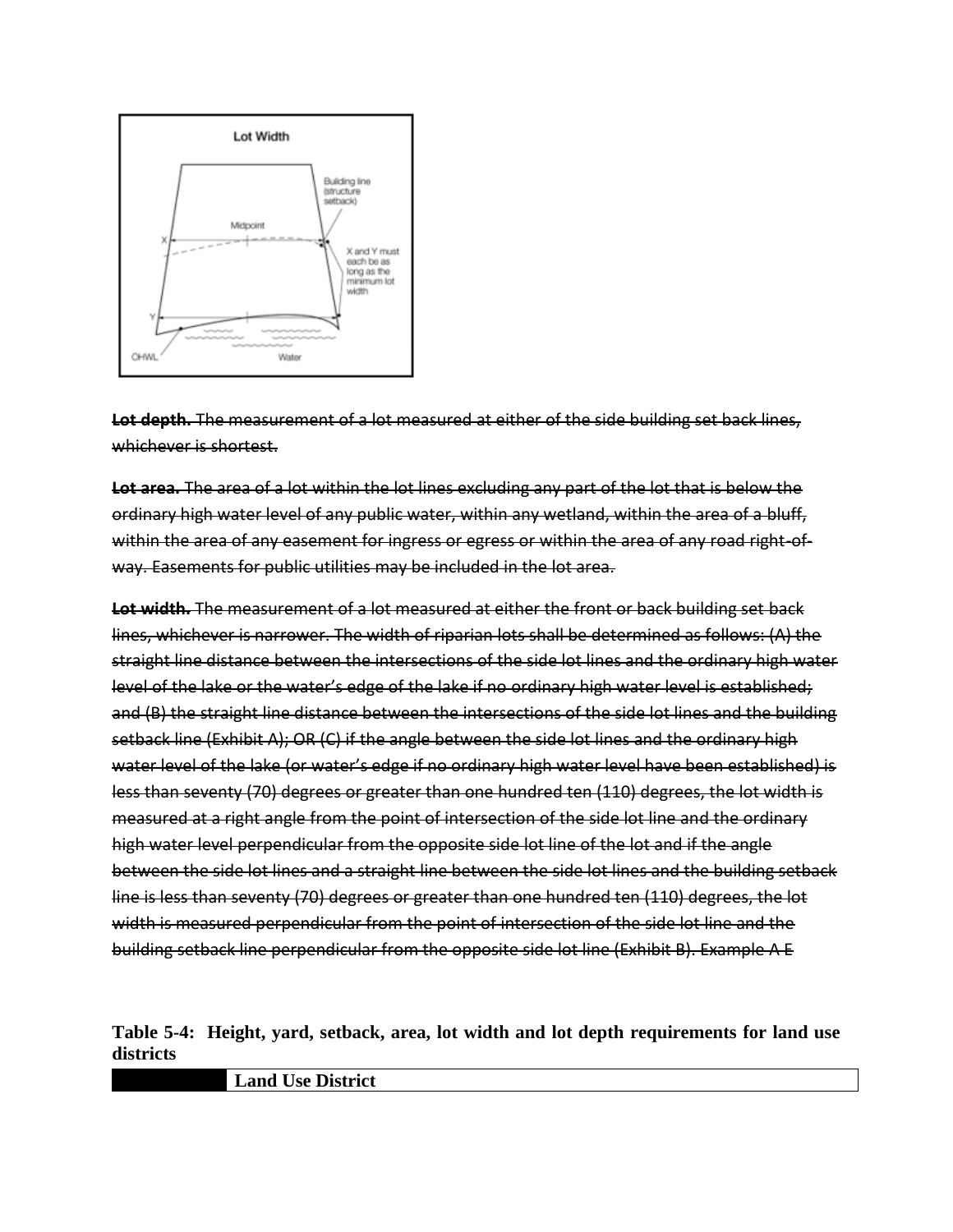| <b>Minimum</b><br><b>General</b><br><b>Requireme</b><br><b>Agricultu</b><br><b>nts</b><br>re |           | <b>Special</b><br>Protecti<br>on | <b>Resident</b><br>ial | <b>High</b><br><b>Density</b><br><b>Resident</b><br>ial | Water<br><b>Oriented</b><br><b>Commerc</b><br>ial | <b>Commerc</b><br>ial | <b>Indust</b><br>ry |  |  |  |  |  |
|----------------------------------------------------------------------------------------------|-----------|----------------------------------|------------------------|---------------------------------------------------------|---------------------------------------------------|-----------------------|---------------------|--|--|--|--|--|
| Minimum lot area size (in acres or square feet)                                              |           |                                  |                        |                                                         |                                                   |                       |                     |  |  |  |  |  |
| <b>On-lot</b><br>and<br>sewer<br>water                                                       | 2.5 acres | 5 acres                          | 1 acre                 | $1/2$ acre                                              | 3 acres                                           | 1 acre                | 1 acre              |  |  |  |  |  |
| <b>Public</b><br><sub>or</sub><br>community<br>and<br>sewer<br>water                         | <b>NA</b> | <b>NA</b>                        | 10,000<br>sq. ft.      | 10,000<br>sq. ft.                                       | 3 acres                                           | 1 acre                | 30,000<br>sq. ft.   |  |  |  |  |  |
| Minimum lot width (in feet)                                                                  |           |                                  |                        |                                                         |                                                   |                       |                     |  |  |  |  |  |
| On-lot<br><del>– and</del><br>sewer-<br>water                                                | 200       | 200                              | $+50$                  | $+50$                                                   | 200                                               | 100                   | 150                 |  |  |  |  |  |
| Public or<br>community<br>sewer and<br>water                                                 | 150       | 150                              | 400                    | 75                                                      | 75                                                | 400                   | 150                 |  |  |  |  |  |
| <b>Minimum</b><br>lot depth                                                                  | 150       | 200                              | $+20$                  | $+20$                                                   | 150                                               | 150                   | 50                  |  |  |  |  |  |
| <b>Minimum</b><br>side yard $1$<br>setback                                                   | 20        | 20                               | 10                     | 10                                                      | $15/30^{7}$                                       | $15/30^{7}$           | $15/50^{8}$         |  |  |  |  |  |

## **Proposal # 2.) Chapter 8, Section 16 – Short/Long Term Rentals**

The below language would allow vacation rentals without a Conditional Use Permit with a maximum number of guests TBD case by case.

#### **Definition:**

**Private or Vacation Home Rental:** Any home, cabin, condominium, bedroom or similar building that is advertised as, or held out to be, a place where sleeping accommodations are furnished to the public on a nightly, weekly, or for less than a 30-day time period, and is not a bed and breakfast, resort, hotel or motel.

#### **Private/Vacation Home Rental**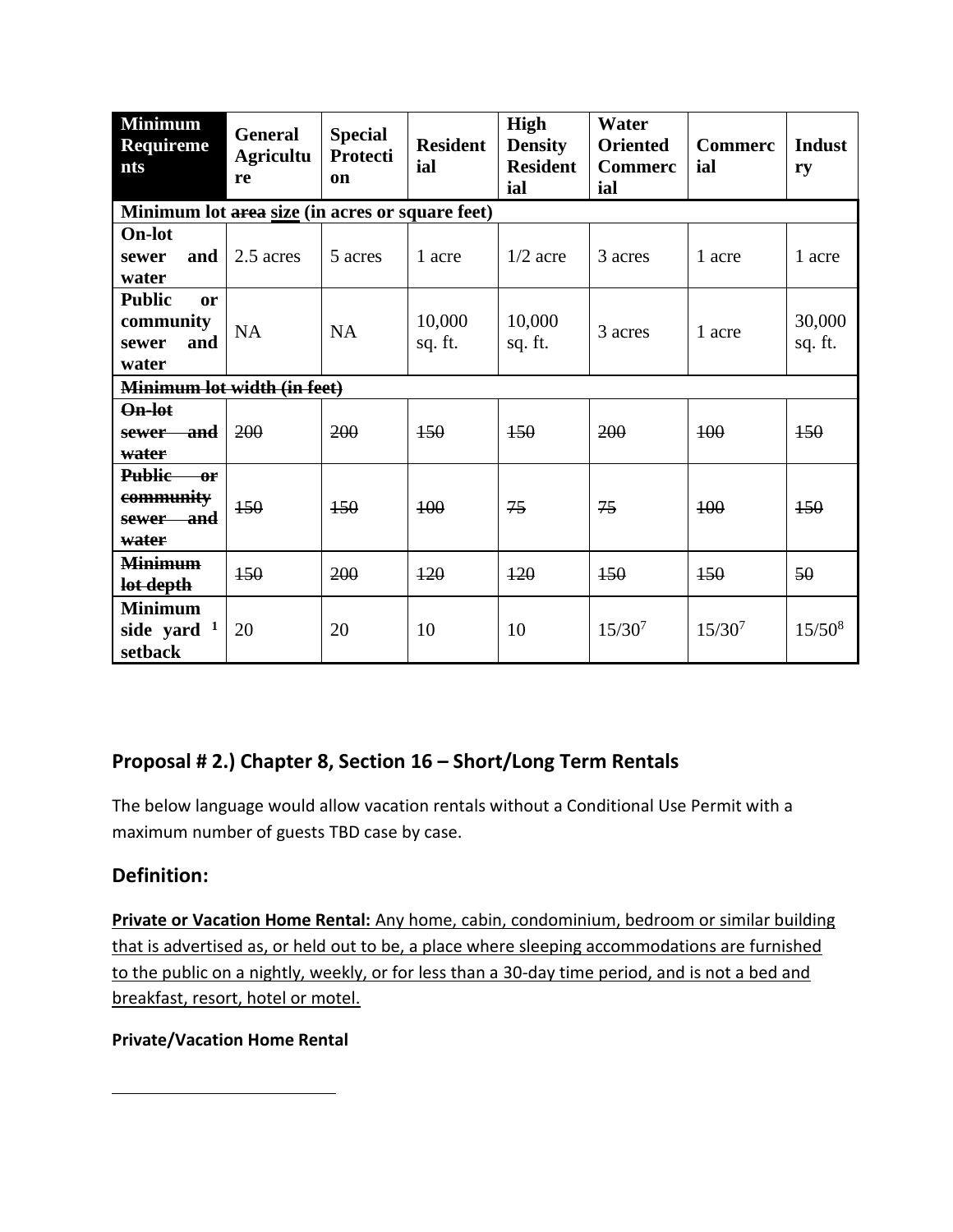Where permitted as specified in Table 5-1, Table of Uses, rentals may be operated with an administrative permit only if all of the following requirements are met:

- **A. Permit required.** An annual rental permit is obtained from the Zoning Director. One (1) structure shall be used to determine the maximum occupant density of the parcel. Permits shall be posted on-site and shall include name and contact information for the property owner or property manager. All permitted units shall post the department assigned permit number to all advertisement of the unit and the maximum number of occupants.
- **B. Certificate of Compliance.** A current septic system certificate of compliance shall be provided to the Zoning Department upon permit application submittal.
- **C. Garbage.** Garbage and recycling shall be stored completely enclosed. The owner or operator of the rental unit shall provide sufficient trash storage containers and service to accommodate the demand of the occupants.
- **D. Parking.** On-site vehicle parking shall be designated by the approved permit. Public streets and right-of-way shall not be used for parking of trailers or overnight parking of vehicles by occupants.
- **E. Permit Transfer.** In order for a permit to remain valid upon a change in ownership of the permitted property. All current information must be provided to the Zoning Department.
- **F. Other ordinances and licenses.** All other County ordinance's and agency license's shall apply to this section.
- **G. Recreational Vehicle.** One recreational vehicle on a vacant parcel may operate the rental unit.
- **H. Density.** Overnight guest occupancy is the maximum number of overnight guests allowed at a private/vacation home rental without a conditional use permit. Overnight guest occupancy shall not exceed the lesser of the following limits unless a conditional use permit has been granted to do so:
	- **1.** Three (3) overnight guests per bedroom. **OR**
	- **2.** The maximum number of overnight guests shall not exceed the total treatment capacity of the septic system in gallons per day divided by 50 gallons per overnight guest. (i.e. 450 gallons per day / 50 gallons per person = 9 guests.)
	- **3.** Not more than a total of 12 overnight guests unless a conditional use permit has been issued where such a use is conditionally permitted.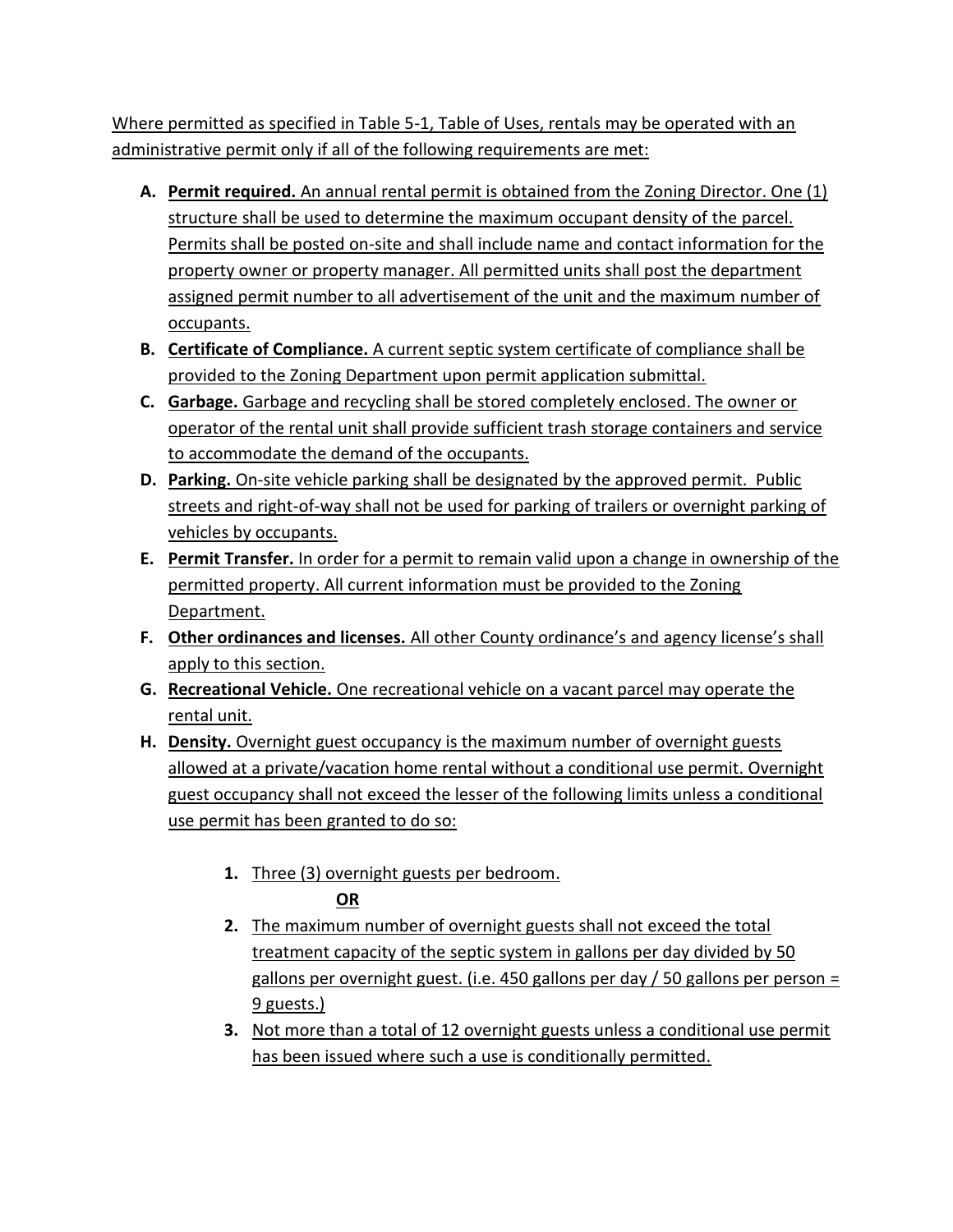### The permit application will be created an designed off the following information and requirements:

- **1. Name and number of property owner and manager.**
- **2. The maximum number of overnight guests and total guest capacity.**
- **3. Designated parking area.**
- **4. Septic Information: Including current compliance, # of bedrooms, and design flow if available.**
- **5. Property boundary lines.**

| Junk<br><b>or</b><br>salvage yard                                                                       | ${\bf N}$       | $\overline{C}$  |                 |                          |                 |                 |                 |                                      |                          |                          |                          |                 | N                        | ${\bf N}$       | $\mathbf C$              | $\overline{C}$  | $\mathsf{C}$   |
|---------------------------------------------------------------------------------------------------------|-----------------|-----------------|-----------------|--------------------------|-----------------|-----------------|-----------------|--------------------------------------|--------------------------|--------------------------|--------------------------|-----------------|--------------------------|-----------------|--------------------------|-----------------|----------------|
| Lumber<br>yard                                                                                          |                 |                 |                 |                          |                 |                 |                 |                                      |                          |                          |                          |                 |                          |                 |                          | $\mathcal{C}$   | $\mathbf{P}$   |
| Paper<br>and<br>allied<br>products                                                                      |                 |                 |                 |                          |                 |                 |                 |                                      |                          |                          |                          |                 |                          |                 |                          | $\overline{C}$  | $\mathbf{P}$   |
| Petroleum<br>refining                                                                                   |                 |                 |                 |                          |                 |                 |                 |                                      |                          |                          |                          |                 |                          |                 |                          | $\overline{C}$  | $\overline{C}$ |
| Printing                                                                                                |                 |                 |                 |                          |                 |                 |                 |                                      |                          |                          |                          |                 |                          |                 |                          | $\overline{C}$  | ${\bf P}$      |
| Professional<br>scientific<br>instruments,<br>photographi<br>optical,<br>c,<br>watches,<br>clocks, etc. |                 |                 |                 |                          |                 |                 |                 |                                      |                          |                          |                          |                 |                          |                 |                          | $\overline{C}$  | P              |
| Rentals:<br>Long/short<br>term<br>Vacation<br>Rentals                                                   | $\underline{P}$ | $\underline{P}$ | $\underline{C}$ | $\underline{\mathbf{C}}$ | $\underline{P}$ | $\underline{P}$ | $\underline{P}$ | $\underline{\underline{\mathbf{P}}}$ | $\underline{\mathbf{P}}$ | $\underline{\mathbf{P}}$ | $\underline{\mathbf{P}}$ | $\underline{P}$ | $\underline{\mathbf{P}}$ | $\underline{P}$ | $\underline{\mathbf{P}}$ | $\underline{P}$ | $\overline{P}$ |
| Retail sales<br>of<br>manufacture<br>d<br><sub>or</sub><br>warehoused<br>products                       |                 |                 |                 |                          |                 |                 |                 |                                      |                          |                          |                          |                 |                          |                 |                          | $\overline{C}$  | P              |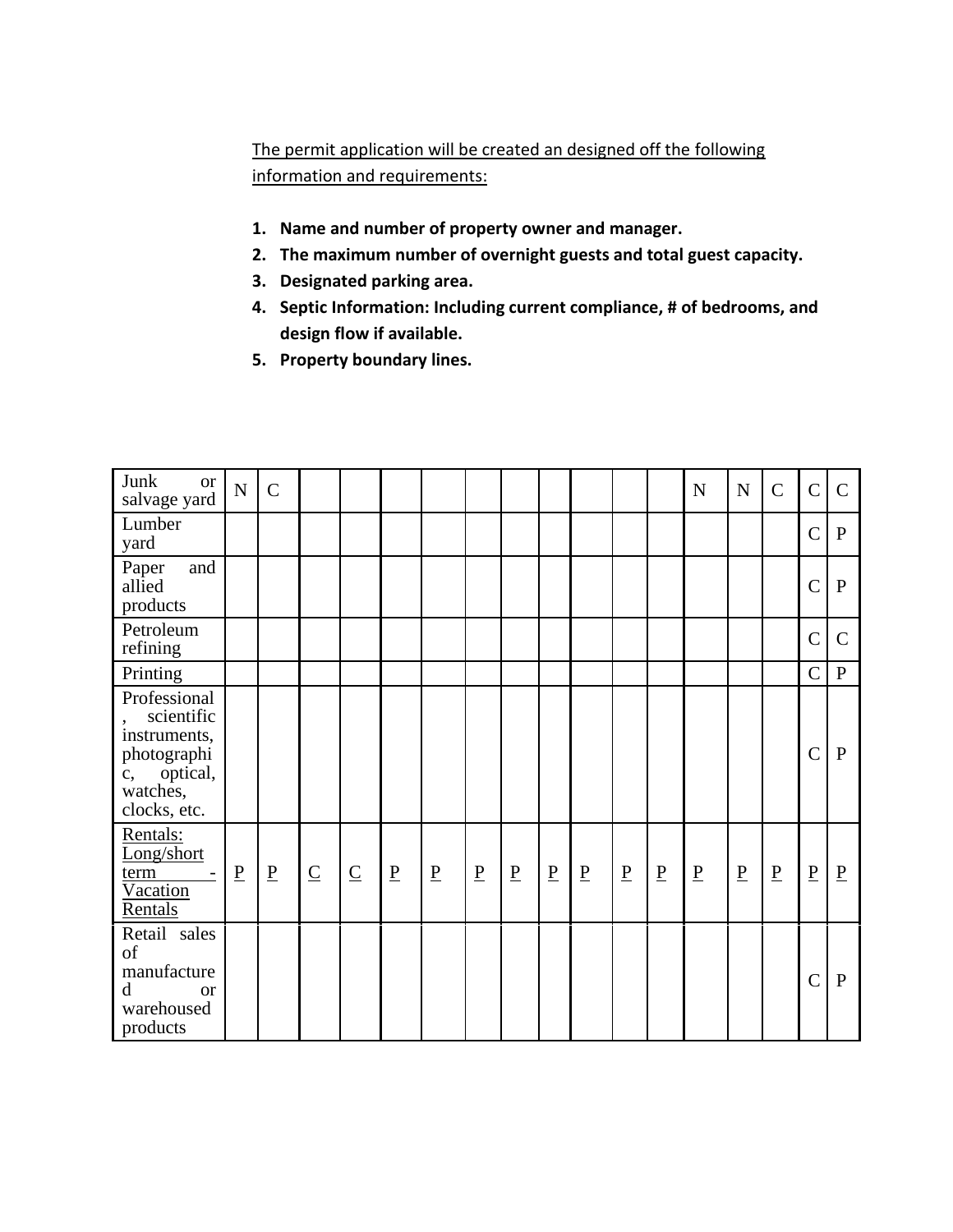#### **Proposal # 3.) Chapter 5, Table 5-4 Road Setbacks.**

The proposed amendment will allow structures to be used for front yard setback averaging. The Zoning Ordinance Advisory Committee is also considering a reduction in road setbacks at their Jan.  $9<sup>th</sup>$ , 2020 meeting.

Front Yard Setback Averaging. Is the horizontal distance of a proposed structure obtained by adding the horizontal distances, as measured from the right-of-way or centerline of a public road, of the like structures on the adjacent lots and dividing that sum by two (2). The average shall not exceed the appropriate measurement required by table 5-4.

### **Proposal #4.) Chapter 3, Section 8, Letter B – Setback Averaging.**

This amendment would eliminate the addition of 20 feet after establishing the average between two structures. We've also gathered information on how many variances for OHW setbacks have been approved and denied by the Board of Adjustment. The data pulled shows a vast majority of lake setbacks are approved by the Board of Adjustment, eliminating the 20' would considerably lower the amount of variances applied for. I've also eliminated the specific requirement for how the property owner mitigates the difference in setback. With this language they will still mitigate but can have a variety of options to choose from. The last language eliminated will now allow setback averaging to be used on both conforming and nonconforming lots. Before both adjacent lots had to be conforming, where the method is normally applicable to a non conforming lot due to size.

B. Setback averaging. Setback averaging is the horizontal distance of a proposed structure obtained by adding the horizontal distance, as measured from the ordinary high water mark of the lake, of the like structures on the adjacent lots and dividing that sum by two (2).

1. If structures exist on the adjoining lots on both sides of a proposed building site, the required setbacks shall be that of the average horizontal distance of the like structures plus twenty (20) feet, not to exceed the required lake setback. (Example: deck to deck, house to house)

2. If a building on one side of a lot does not comply with the setback requirements of this ordinance and if the lot on the other side is vacant, or if the structure exceeds the required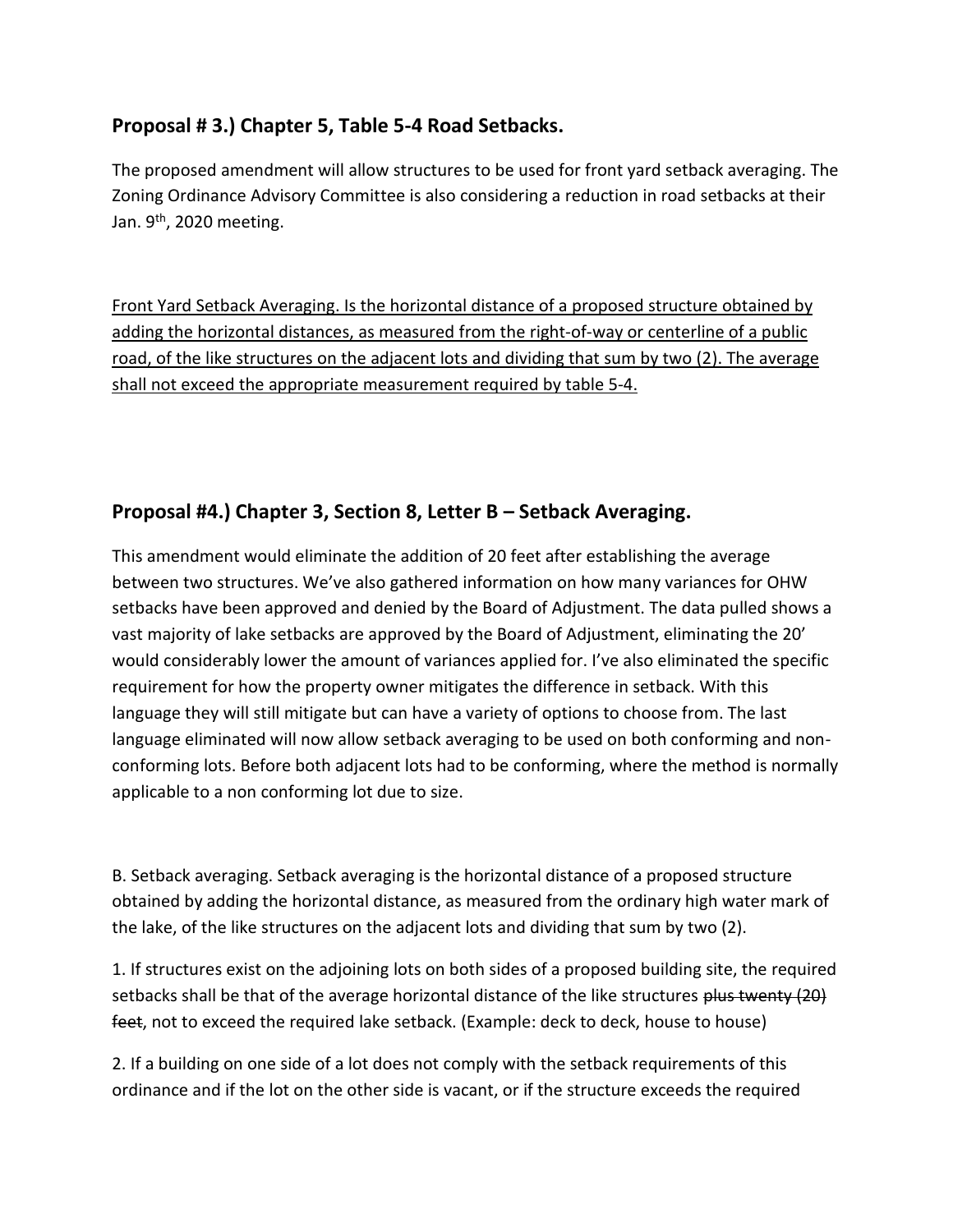setback, the setback for the lot shall be equal to one half (1/2) the sum of the horizontal distance as measured from the ordinary high water mark of the lake to the like structure and the setback required by this ordinance plus twenty (20) feet, not to exceed the required lake setback

3. Notwithstanding the above, a building site shall not be located in whole or in part within a shore impact zone or a bluff impact zone.

4. Whenever the setback averaging method is allowed to establish a lakeside structure setback and the property is a substandard size property, as provided for in subsections B1 and B 2, above, the deficiency area between the setback determined by the setback averaging and the setback required by this Ordinance must be mitigated by the installation of a shoreline vegetative buffer. The criteria and provisions for the shoreline vegetative buffer contained in Chapter 3, Section 11, Mitigation Requirements for Nonconformities in Shoreland Areas, are applicable.

5. If a dwelling unit is used for the lakeshore averaging, the dwelling must be of average livable condition.

6. Adjacent like structures used for the setback averaging must be located within the width and area of a standard lot size.



# **Proposal # 5.) Chapter 8 Conditional use timeline requirements for previously denied applications.**

The intent of the proposed amendment is to prevent applicants from re-applying for a conditional use permit without substantial changes or new circumstances to be determined by the Board of County Commissioners.